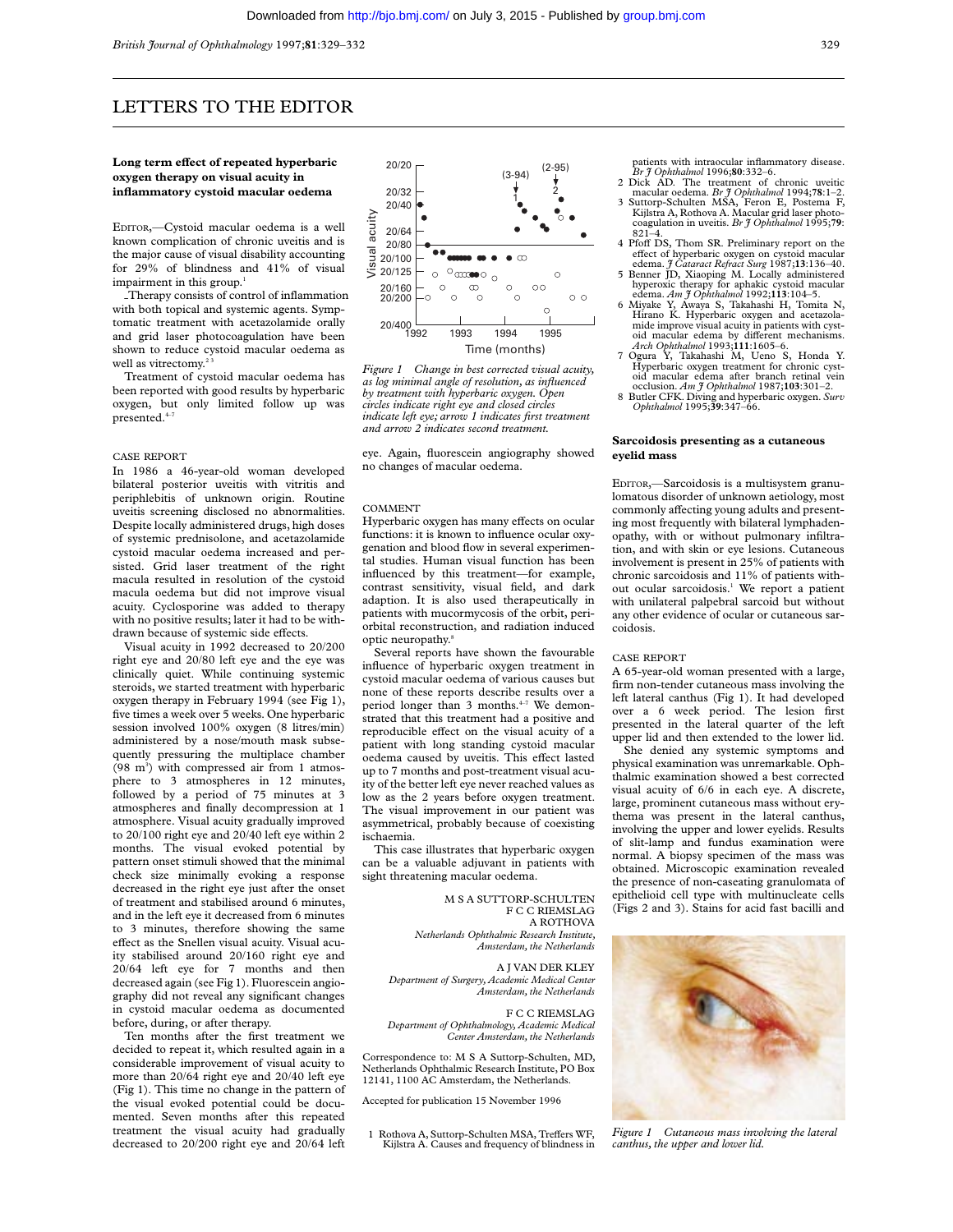

*Figure 2 Discrete granulomata occupy the entire dermis in the incisional biopsy.*



*Figure 3 Typical sarcoid granulomata with epithelioid and multinucleate cells.*

fungi were negative. Serum angiotensin converting enzyme (ACE) level was 113 U/1 (range 3–75 U/l). A skin test with purified protein derivative (PPD) was non-reactive. Chest *x* ray showed the presence of an enlarged lobular contour at the right hilum indicating lymph node enlargement and some non-specific opacification in the right mid zone suggestive of pulmonary infiltration or scarring (grade II involvement).

The lesion remained unchanged for several months as treatment was delayed in the hope that spontaneous resolution would occur. However, in the absence of any significant change, the lesion was injected with Depo-Medrone (methylprednisolone), which produced a reduction in size. Despite this, a repeat biopsy after 9 months revealed persistence of active granulomatous reaction.

### COMMENT

In this case sarcoidosis was diagnosed on the basis of histological evidence of non-caseating granulomata, negative culture for acid fast bacilli or fungi, the high serum level of ACE, anergy to PPD, and routine chest roentgenography.

The prevalence of ophthalmic manifestation in sarcoidosis is  $22\%$ .<sup>1</sup> Ocular involvement includes anterior and posterior uveitis, secondary glaucoma, cataracts, lesions of lacrimal gland, conjunctiva, cornea, sclera, and optic nerve.<sup>2</sup> Eyelid nodules are present in 3% of the patients with chronic sarcoid.3 The most common manifestations are small papules,<sup>1</sup> though papular eruptions, larger nodules, lupus pernio, ulcerated nodules, and plaques and swollen eyelids have been reported.2 The ocular and adnexal involvement is more easily recognised in a patient with known sarcoidosis. The localised eyelid involvement seen in our patient, as a presenting feature of sarcoidosis, is an unreported finding.

Intralesional corticosteroid injection appears to be the only useful treatment of cosmetically disfiguring sarcoid eruptions.4 Recurrence of cutaneous lesions after treatment with systemic corticosteroid therapy has been reported before.<sup>2</sup>

MATTEO CACCIATORI *Department of Ophthalmology, Princess Alexandra Eye Pavilion, Edinburgh*

KATHRYN M MCLAREN *Department of Pathology, University of Edinburgh*

PATRICK P KEARNS *Department of Ophthalmology, Princess Alexandra Eye Pavilion, Edinburgh*

Correspondence to: Dr Patrick Kearns, Princess Alexandra Eye Pavilion, Chalmers Street, Edinburgh EH3 9HA.

Accepted for publication 15 November 1996

- 1 Hall JG, Cohen KL. Sarcoidosis of the eyelid skin. Am J Ophthalmol 1995;119:100-1.
- skin. *Am J Ophthalmol* 1995;**119**:100–1. 2 Brownstein S, Liszauer AD, Carey WD, Nicolle DA. Sarcoidosis of the eyelid skin. *Can J*
- *Ophthalmol* 1990;**25**:256–9. 3 Jabs DA, Johns CJ. Ocular involvement in sarcoidosis. *Am J Ophthalmol* 1986;**102**:297–
- 301. 4 Bersani TA, Nichols CW. Intralesional triamcinolone for cutaneous palpebral sarcoidosis. *Am J Ophthalmol* 1985;**99**:561–2.

### **Orbital metastasis from carcinoma of cervix**

EDITOR,—The sites of primary tumour metastatic to the orbit have been well documented by several major surveys. Metastatic breast, lung, and prostate carcinoma account for most of the orbital metastases.<sup>1-7</sup> To our knowledge, orbital metastasis from carcinoma of the cervix has not been described before. We report a 46-year-old Chinese woman in whom orbital metastasis developed 4 months after she was diagnosed to have squamous carcinoma of the cervix.

#### CASE REPORT

A 46-year-old Chinese woman was diagnosed to have squamous cell carcinoma of the cervix FIGO stage IIB in February 1993. She received radiation therapy to the pelvis from 16 March to 22 April 1993. She started to develop a right proptosis in June and presented to us in late October 1993 (Fig 1). Ocular examination showed a visual acuity of 6/24 right and 6/9 left with normal colour vision. Hertel's exophthalmometer confirmed the right proptosis (23 mm right, 15 mm left). Ocular movement was limited in all directions of gaze. Intraocular pressures were 25 mm Hg right and 18 mm Hg left. The pupillary reactions were normal. Fundus examination did not reveal any disc swelling. Computer tomography of the orbit revealed a mass with its epicentre in the lateral orbital wall, within the greater wing of the right sphenoid bone; the mass had extended into the orbit, deviating the lateral rectus muscle and compressing the optic nerve at the orbital apex. It also extended into the anterior aspect of middle cranial fossa and the right frontal sinus (Fig 2). One week later, she presented with



*Figure 1 Frontal view of the patient. Note the right proptosis.*



*Figure 2 Computed tomography scan showing right lateral orbital mass extending into the orbit, deviating the lateral rectus muscle, and compressing the optic nerve at the orbital apex. The mass has also extended into the anterior aspect of middle cranial fossa and the right frontal sinus.*

severe right proptosis and sudden loss of vision in the right eye. Ocular examination showed a vision of no light perception in the right and  $6/9$  in the left. Right relative afferent pupillary defect was present. Emergency lateral cathotomy and inferior cantholysis followed by tarsorrhaphy were performed for the right proptosis. Fine needle biopsy of the right orbital tissue showed scattered sheets of malignant epithelial cells with hyperchromatic, pleomorphic nuclei and abundant but non-keratinising cytoplasm, consistent with the diagnosis of a large cell non-keratinising carcinoma from the cervix (Fig 3). The patient subsequently received a low dose radiation therapy to the orbit from 22 November to 3 December 1993. Her proptosis improved, but her right vision remained at that of no light perception. She died in February 1994.

### **COMMENT**

Malignant neoplasm from a distant primary site generally metastasises by haematogenous route to the orbit in which lymphatic channels are absent.<sup>1</sup> Several major surveys have shown that breast, lung, and prostate carcinoma comprise the largest groups of metastatic cancer to the orbit with occult primary tumour also forming a significant proportion.<sup>1-7</sup> To our knowledge, orbital metastasis from carcinoma of the cervix has not been reported before even though carcinoma of the cervix is one of the commonest tumours in women.<sup>8-10</sup>

Proptosis and motility disturbance are the commonest presenting symptoms and signs of orbital metastasis.<sup>1-7</sup> The onset of symptoms is typically rapid, unrelenting, and progressive over a few days or months, $7$  as demonstrated in our case in which the patient became blind within 4 months of onset of symptoms.

Most patients die within a year of diagnosis of orbital metastasis<sup>1</sup> and our patient is no exception. This case also illustrates the importance of fine needle aspiration biopsy as an adjunctive tool in the diagnosis of orbital metastasis as it is less invasive than open biopsy. Several studies have shown that about a quarter of patients with orbital metastases develop ocular symptoms before the diagnosis of primary neoplasm.<sup>1</sup> Hence a high index of suspicion and good clinical judgment on the part of ophthalmologists are important in leading to an earlier diagnosis of systemic cancer which will have a profound impact on the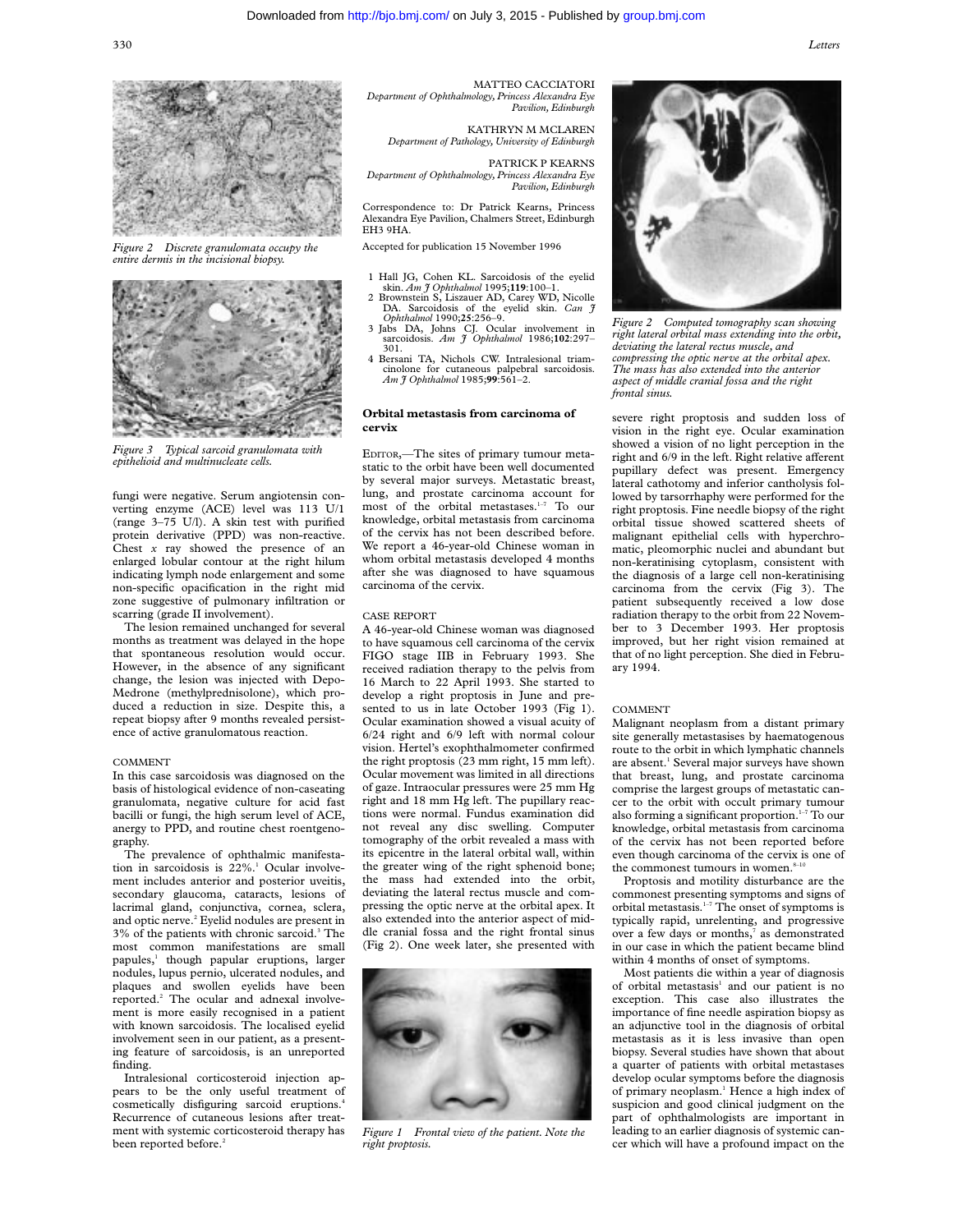

*Figure 3 Fine needle aspiration biopsy sample of right retrobulbar mass showing sheets of non-keratinising epithelial cells with pleomorphs and overlapping nuclei. These features are compatible with a large cell non-keratinising carcinoma from the cervix.*

patient's prognosis. This case suggests that screening for malignancy of the cervix might be useful as part of the systemic examination for cases of orbital metastases without known primary tumour sites.

> H M LEE C T CHOO *Singapore National Eye Centre* W T POH

*Department of Pathology, Singapore General Hospital*

Correspondence to: Choo Chaiteck, Singapore National Eye Centre, 11, Third Hospital Avenue, Singapore 168751.

#### Accepted for publication 4 November 1996

- 1 Shields CL, Shields JA. Metastatic tumors to the orbit. *Int Ophthalmol Clin* 1993;**33**:189–202.
- 2 Shields CL, Shields JA, Peggs M. Tumors metastatic to the orbit. *Ophthalmic Plast Reconstr Surg*
- 1988;**4**:73–80. 3 Bullock JD, Yanes B. Metastatic tumors of the orbit. *Ann Ophthalmol* 1980;**12**:1392–4.
- 4 Albert DM, Rubenstein RA, Scheie HG. Tumor metastases to the eye. I Incidence in 213 adult patients with generalized malignancy. *Am J Ophthalmol* 1967;**63**:723–32.
- 5 Shields JA, Bakewell B, Angsburger JJ, Flanagan JC. Classification and incidence of space-occupying lesions of the orbit. A survey of 645 biopsies. *Arch Ophthalmol* 1984;**102**:1606–11.
- 6 Ferry AP, Font RL. Carcinoma metastatic to the eye and orbit. I A clinicopathologic study of 227 cases. *Arch Ophthalmol* 1974;**92**:276–86.
- 7 Goldberg RA, Rootman J, Cline RA.Tumors metastatic to the orbit: a changing picture. *Surv Ophthalmol* 1990;**35**:1–24.
- 8 Badib AO, Kurohara SS, Webster JH, Pickren JW. Metastasis to organs in carcinoma of the uterine cervix: influence of treatment on inci-<br>dence and distribution. *Cancer* 1968:21:434-9. dence and distribution. *Cancer* 1968;**21**:434–9. 9 Carlson V, Delclos L, Fletcher GH. Distant
- metastasis in squamous cell carcinoma of the uterine cervix. *Radiology* 1967;**88**:961–6.
- 10 Lee HP, Chia KS, Shanmugaratnam K. Cancer incidence in Singapore 1983–1987 Cancer Registry.

## **'Pogs and slammers': ocular injury caused by a new game**

EDITOR,—'Pogs and slammers' is a very popular new game among children. 'Pogs' are round pieces of thick card, and 'slammers' are round or serrated edged pieces of plastic or metal, both of which are decorated with pictures or symbols (Fig 1). The 'pogs' are placed on the ground or any flat surface and the aim of the game is to hit them with the 'slammers' in an attempt to turn them over. In order to achieve this, children throw the 'slammers' with great force against the ground causing them to bounce back, frequently at high speed. Such repelled 'slammers' acting as missiles could potentially injure either player or bystander. A case of serious ocular injury caused by this new game is described.

### CASE REPORT

A 10-year-old girl presented to the eye casualty department complaining of decreased vision in her left eye. She had been hit in that eye by a bouncing metallic 'slammer' a few hours earlier as she was walking past an area where some other children were playing 'pogs and slammers'. On examination, her visual acuity (VA) was 6/6 in the right eye and 6/36 in the left. The left eye had two linear corneal abrasions and a microhyphaema in the anterior chamber (AC). The intraocular pressure (IOP) was 19 mm Hg, pupillary reactions were normal, and there were no signs suggestive of perforating eye injury. Funduscopy through the dilated pupil revealed a vitreous haemorrhage which obscured detailed fundus examination but the retina was flat. Examination of the right eye was unremarkable. She was treated conservatively with topical betamethasone/neomycin and atropine drops and bed rest was recommended. Upon review 2 weeks later, her left VA was 6/36 improving to 6/18 with pinhole, the cornea was clear, and the AC was quiet. The IOP remained normal but a central area of anterior subcapsular lens



*Figure 1 'Pog' (left), metallic serrated edged 'slammer' (right), and 50 pence coin (middle) for size comparison.*



*Figure 2 Anterior subcapsular lens opacity.*

opacity was noted (Fig 2). The vitreous haemorrhage had settled and allowed complete retinal examination which was normal and the treatment was discontinued. On her last visit 3 months after the injury, her VA was 6/6 in the right eye and 6/24 improving to 6/18 with the pinhole in the left. The vitreous haemorrhage resolved and the retina remained flat. However, she still has a cataract for which no action has been taken but it is thought that surgery may be required in the future.

### COMMENT

Eye injuries are a leading cause of monocular blindness in children, and often result in significant ocular morbidity less serious than blindness.<sup>1</sup> Studies have shown that children are disproportionately liable to severe ocular injuries<sup>23</sup> many of which are preventable<sup>45</sup> and usually occur in school age children.<sup>5 6</sup> It is known that such injuries frequently result from playing with a dangerous toy<sup>3 6–9</sup>; however, few reports are available on toys potentially hazardous to the eye.<sup>89</sup> In the USA, the Department of Health found toys to be responsible for approximately 600 000 injuries per year<sup>10</sup> which stresses the importance of reporting such injuries.

This case describes the first reported incident of an ocular injury caused by 'pogs and slammers'. The injury resulted in permanent visual impairment due to blunt trauma and cataract formation, but there is also clearly a risk of penetrating eye injury associated with the use of slammers with serrated edges. This report emphasises the potential risk and severity of eye injuries caused by this popular game, and underlines the need for better education to prevent such ocular hazards.

> N G ZIAKAS A S RAMSAY M P CLARKE K P STANNARD *Department of Ophthalmology, Royal Victoria Infirmary, Newcastle upon Tyne*

Correspondence to: N G Ziakas, Department of Ophthalmology, Royal Victoria Infirmary, Newcastle upon Tyne NE1 4LP.

Accepted for publication 20 November 1996

- 1 National Society to Prevent Blindness. Fact Sheet. New York: National Society to Prevent Blindness, 1980.
- 2 Schein OD, Hibberd PL, Shingleton BJ, Kunz-weiler T, Frambach DA, Seddon JM, *et al*. Spectrum and burden of ocular injury. *Ophthalmol- ogy* 1986;**95**:300–5.
- 3 Macewen CJ. Eye injuries: a prospective survey of 5671 cases. *Br J Ophthalmol* 1989;**73**:888–94.
- 4 Nelson LB, Wilson TW, Jeffers JB. Eye injuries in
- childhood: demography, etiology, and preven-tion. *Pediatrics* 1989;**84**:438–41. 5 Strahlman E, Elman M, Daub E, Baker S. Causes of pediatric eye injuries: a population-based study. *Arch Ophthalmol* 1990;**108**:603–6.
- 6 Grin TR, Nelson LB, Jeffers JB. Eye injuries in childhood. *Pediatrics* 1987;80:13-7.
- 7 LaRoche GR, McIntyre L, Schertzer RM. Epidemiology of severe eye injuries in child-hood. *Ophthalmology* 1988;**95**:1603–7.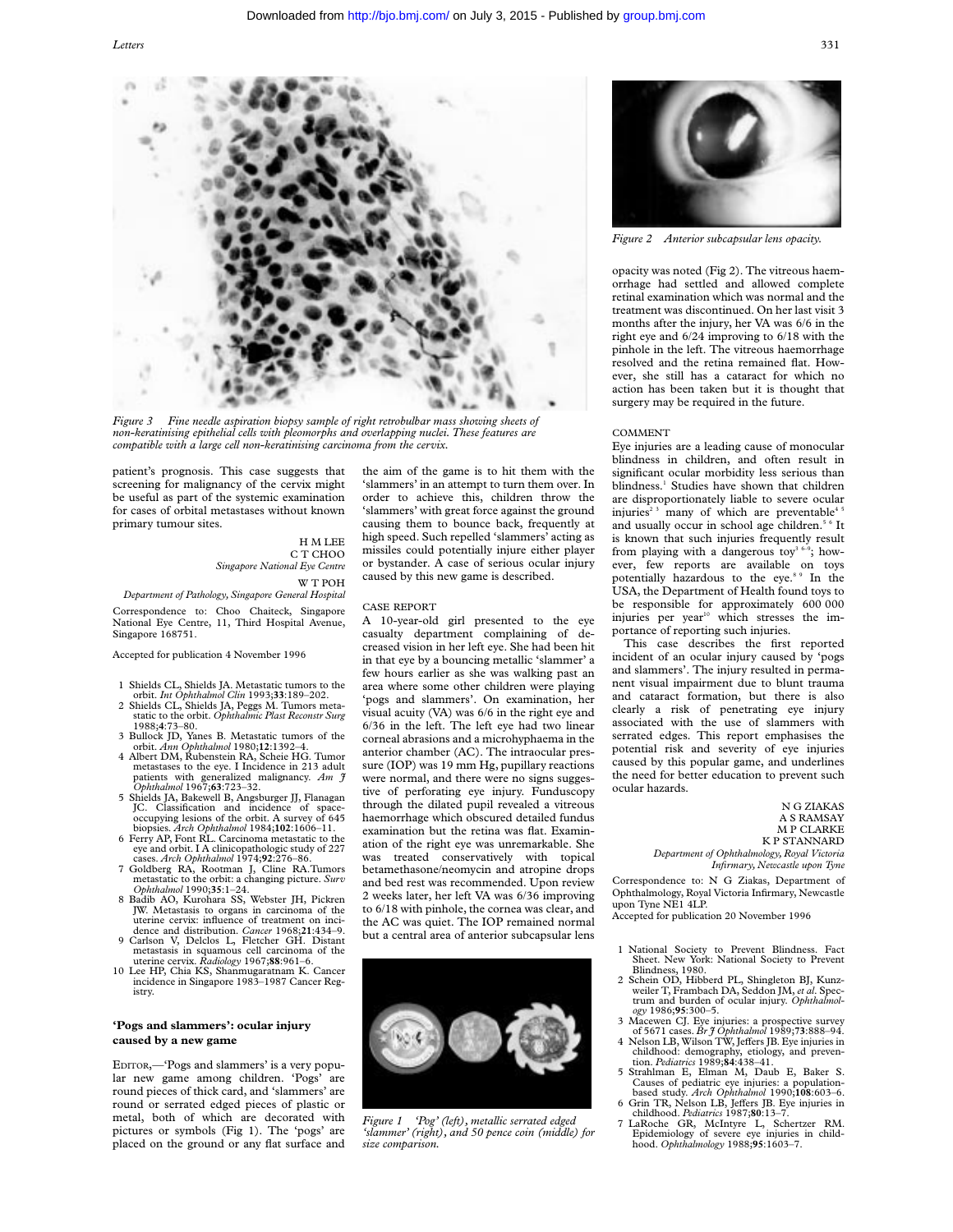- 8 Maltzman BA, Pruzon H, Mund ML. A survey of ocular trauma. *Surv Ophthalmol* 1976;**21**: 285–90. 9 Charteris DG. Ocular injuries caused by a
- suction toy. *J R Coll Surg Edinb* 1989;**34**:338–9. 10 Centers for Disease Control. Toy safety—United
- States 1983. *MMWR* 1984;**33**:697–8.

## **Canalicular stenosis in the course of primary herpes simplex infection**

EDITOR,—Herpetic canaliculitis is rare. A report in the British literature suggests, however, that it is more common than is generally appreciated.<sup>1</sup> The condition has been recognised as a distinct clinical entity only recently.<sup>2</sup> Bouzas<sup>3</sup> found canalicular involvement in one out of 12 patients with primary ocular herpes simplex infection and estimated the incidence at about 8%. Among 130 cases of canalicular obstruction Coster and Welham<sup>1</sup> considered herpes simplex infection the responsible agent in 20 cases, being 15%. We would like to report on an additional two cases of stenosis of the lacrimal canaliculi in the course of primary herpes simplex infection.

### CASE REPORTS

The cases were virtually identical except for the age of the patients, respectively 14 and 12 years, and the eyes involved, respectively the right and the left eye. Both patients presented with a primary herpes simplex infection. On the skin of the eyelids and on the lid margin vesicles surrounded by a hyperaemic area were observed (Fig 1).

Initially, the content of the vesicles was transparent, but later the intravesicular fluid became turbid and after rupture of the vesicles, ulcers, and crusts, particularly on the lid margin, developed. There was oedema of the eyelids and preauricular lymphadenopathy as well as a follicular conjunctivitis and epithelial keratitis with lacrimation.

Herpes simplex type 1 virus was isolated in both cases. Lacrimation persisted well beyond the resolution of the acute inflammatory signs and therefore canalicular obstruction was sus-



*Figure 1 Primary herpes simplex infection in a 14-year-old girl.*

*Table 1 Characteristics of all patients documented with stenosis of the canaliculi as a result of primary herpes simplex infection*

| Author                     | Year | Number | Sex |    | Age            |     |                  |
|----------------------------|------|--------|-----|----|----------------|-----|------------------|
|                            |      |        | М   | F  | $20$           | >20 | Culture positive |
| Bouzas <sup>2</sup>        | 1965 |        |     |    |                |     |                  |
| Sanford-Smith <sup>7</sup> | 1970 |        |     |    |                |     |                  |
| Bouzas <sup>3</sup>        | 1973 | 4      |     |    |                |     |                  |
| $\text{Coster}^1$          | 1979 | 20     | 3   | 17 | 19             |     | 3                |
| Harris <sup>5</sup>        | 1981 | 5      |     |    | 4              |     |                  |
| de Koning <sup>8</sup>     | 1983 | 6      |     | 6  | 6              |     | h                |
| Jager                      | 1996 | ◠      |     | ◠  | $\overline{c}$ |     | ◠                |
| Total                      |      | 39     | 3   | 31 | 32             | 3   | 12               |

pected. There appeared to be a stenosis in the upper and the lower canaliculus on the affected side. The stenosis was in the mid portion of the canaliculi starting at about 5 mm from the punctae.

Up until now a total of 37 cases of canaliculus stenosis in the course of primary herpes simplex infection have been reported. In Table 1 the characteristics of the cases are shown. There is a strong preponderance for females to contract stenosis of the canaliculi in the course of a primary herpetic infection. Most patients were under the age of 20 years; this is not surprising as primary herpetic infection is a disease of youth. There are two peaks of the infection; the first is between 0.5 and 5 years. At the age of 5, 60% has been infected with herpes virus. The second peak is in adolescence; at the age of 20 years 90% are infected with HSV.

#### COMMENT

Herpes simplex is an intracellular parasite. The canaliculi have a very narrow lumen, the diameter being estimated to measure 0.5 mm in the horizontal portion, and are lined by non-keratinised stratified squamous epithelium continous with that of the conjunctiva. Infection of the canalicular epithelium with subsequent exfoliation, apposition of the tissues, inflammatory oedema, and subsequent cicatrisation before epithelial regeneration occurs, would result in stenosis.

As stenosis develops during the course of the primary herpes simplex infection, and as the cultures are positive for HSV, there is strong circumstantial evidence that the obstruction is a direct consequence of viral infection of the epithelium of the canaliculi. In fact, Coster and Welham<sup>1</sup> demonstrated, using electron microscopy, in biopsy specimen particles with a size and morphology compatible with HSV.

Freeman et al<sup>4</sup> never found total occlusion of the canaliculi in acutely herpes simplex infected rabbits. They doubted, from the lack of ductal epithelial damage in their animal model, the mechanism proposed by Harris *et*

*al* <sup>5</sup> to explain canalicular obstruction. As canalicular obstruction is a well recognised complication of primary herpetic ocular infection in humans it seems more likely that Freeman *et al* did not use a suitable animal model.

Moreover, Kaufman et al<sup>6</sup> pointed out that disease patters in HSV infection were, to a large degree, dependent on strain specific differences in the amount and types of glycoprotein produced, which is manifested by differences in virulence and antigenity.

We believe that the incidence of canalicular stenosis may be higher than can be inferred from the published cases because if only one canaliculus is obstructed the condition probably escapes attention.

We feel very strongly that all patients with ocular primary herpes simplex infection should be prophylactically intubated with silicone lacrimal stents in order to prevent herpetic cicatricial canalicular stenosis.

> G V JAGER *Overvecht Ziekenhuis Utrecht*

O P VAN BIJSTERVELD

*Oogcentrum Houten, Netherlands*

Correspondence to: Dr G V Jager, Overvecht Ziekenhuis Utrecht, Paranadreef 2, 3563 AZ, Utrecht, Netherlands.

Accepted for publication: 25 November 1996

- 1 Coster DJ, Welham RAN. Herpetic canaliculitis obstruction. *Br J Ophthalmol* 1979;**63**:259–62.
- 2 Bouzas A. Canalicular inflammation in ophthal-mic cases of herpes zoster and herpes simplex. *Am J Ophthalmol* 1965;**60**:713–6.
- 3 Bouzas A. Virus aetiology of certain cases of lacrimal obstruction. *Br J Ophthalmol* 1973;**57**: 849–51.
- 4 Freeman GM, Biennenstock J, Wong CL, Rawls WE. Canalicular funtion during herpetic keratoconjunctivitis in rabbits. *Arch Ophthalmol* 1983; **101**:121–4.
- 5 Harris GJ, Hyndiuk RA, Fox MJ, Taugher PJ. Herpetic canalicular obstruction. *Arch Ophthal-*
- *mol* 1981;**99**:282–3. 6 Kaufman HE, Centifanto-Fitzgerald ED, Varnell BS. Herpes simplex keratitis. *Ophthalmology* 193;**90**:700–6.
- 7 Sanford-Smith JH. Herpes simplex canalicular obstruction. *Br J Ophthalmol* 1970;**54**:456–60. 8 Koning EWJ de, Bijsterveld OP van. Herpes sim-
- plex virus canaliculitis. *Ophthalmologica* 1983; **186**:173–6.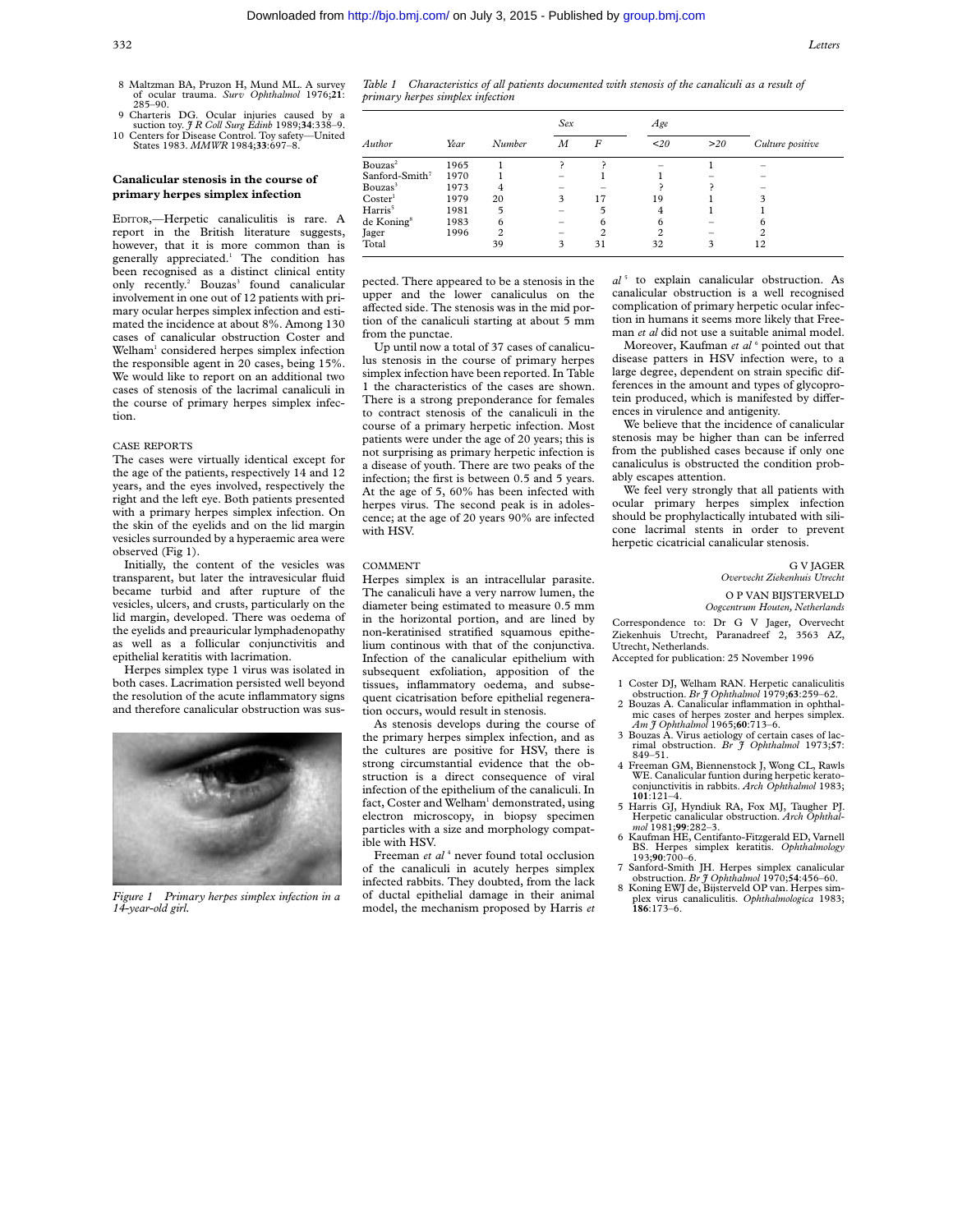## **CORRESPONDENCE**

### **Ocular and cerebral trauma in non-accidental injury in infancy**

EDITOR,—We read with interest the paper by Green *et al*. <sup>1</sup> We agree with the authors about the importance of ophthalmoscopic examination in the 'battered child syndrome'. However, we feel that some considerations on the pathogenesis should be discussed.

Firstly, we believe, based on personal clinical and not autoptical cases, that there is a possible association between subdural and intraocular haemorrhages. Nevertheless, we want to underline that intraocular haemorrhages could be isolated manifestations in battered child syndrome; sometimes not due to a direct bulbar trauma.<sup>2</sup>

Traumas of various types, even not ocular, may involve the retinal vascular system, as previously described by Purtscher at the beginning of this century.

Several unilateral or bilateral retinopathies similar to those observed by Purtscher have been reported after compressive thoracic injuries (for example, seat belt injuries), head trauma, and violent deceleration.<sup>4</sup>

Various pathogenetic mechanisms of these retinal vascular alterations have been reported—sudden rise in intrathoracic venous pressure,<sup>4</sup> arterial angiospasms, retinal vessel occlusion by gas, and lipid embolisms or aggregates of granulocytes.

In the case of shaking, the pathogenesis of retinochoroidal haemorrhage basically can be caused by: (1) transient blood flow arrest due to rapid bending of the neck or rapid movement of the head, both resulting in direct trauma of the carotid-ophthalmic vascular system and/or retinal vasospasm. This mechanism is the same as the one that occurs in some cases of whiplash lesions; (2) acute thoracic compression probably due to a rapid muscular contraction with closed glottis, resembling a Valsalva's manoeuvre. Such compression would give rise to a venous pressure wave transmitted to the eye, as a result of the lack of antireflux valves between the caval vein and the eye. The unilaterality or bilaterality of the symptoms may be explained by the anatomical distribution of the cervical veins and the position of the neck at the moment of shaking; (3) acute thoracoabdominal compression by catching, that leads to an event's sequelae similar to those described in hypothesis (2); (4) a mechanism similar to that causing subdural haemorrhage according to Green et al—namely, the effect of inertial movements of the vitreous body within the eye during cycles of acceleration–deceleration during shaking. Optic nerve sheath haemorrhage is, in their opinion, the result of angular, rotational, or axial movement of the eye about a point in the most anterior part of the optic nerve, posterior to the sclera.

Our hypothesis is based on clinical evidence of similar cases such as choroidoretinal haemorrhages in road accidents (whiplash lesion with and without seat belts).

Therefore, we agree with Green *et al* about the importance of choroidoretinal haemorrhages as alarm signs for cerebral haemorrhages, but we would like to point out the medicolegal importance of the ocular lesions without other complications, for suspecting a battered child syndrome, otherwise difficult or impossible to diagnose. We suggest, therefore, that an accurate ophthalmoscopic examination should be mandatory in those cases.

> GIOVANNI LIGUORI MAURIZIO CIOFFI ADOLFO SEBASTIANI

*Department of Ophthalmology, University of Naples Federico II, via S Pansini, 5, 580131 Napoli, Italy*

- 1 Green MA, Lieberman G, Milroy CM, Parsons MA. Ocular and cerebral trauma in non-accidental injury in infancy: underlying mechanisms and implications for paediatric practice. *Br J Ophthalmol* 1996;**80**:282–7.
- 2 Liguori G, Cioffi M, Sebastiani A. Unilateral retinopathy after whiplash lesion: considerations on pathogenesis and medico legal implications. *Eye* (in press). 3 Madsen PH. Traumatic retinal angiopathy. *Acta*
- 
- *Ophthalmol* 1965;**43**:776–86. 4 Archer DB, Earley OE, Page AB, Johnston PB. Traumatic retinal angiopathy associated with wearing of car seat belts. *Eye* 1988;**2**:650–9.
- 5 Archer DB, Earley OE, Page AB, Johnston PB. Retinal vascular alterations following head
- injury. *Proceedings of the Retina Workshop*. Flor-ence, Italy, May 1986:105–12. 6 Jain BK, Talbot EM. Bungee jumping and intraocular haemorrhage. *Br J Ophthalmol* 1994; **78**:236–7.

### **Reply**

EDITOR,—The meticulous work of Green *et al* <sup>1</sup> has provided an important insight into the mechanisms responsible for the ocular signs in fatal non-accidental injury (NAI). While vitreous traction is likely to be a major factor in the pathogenesis of intraocular pathology, such as retinal detachment, there is indirect evidence that intravascular perfusion changes contribute to the characteristic intraretinal and preretinal haemorrhages.

Firstly, haemorrhages of the same appearance and distribution as in NAI, often with vitreous haemorrhages, occur as a result of an acute rise in intracranial pressure (ICP). These signs may be seen in subarachnoid haemorrhage (Terson's syndrome) and with an acute cerebral venous sinus thrombosis. Retinal haemorrhages are thought to occur in these cases because blood flow is occluded in the central retinal vein by the acute rise in ICP as the vein traverses the subarachnoid space in the optic nerve sheath. Flow continues in the central retinal artery, rupturing the preretinal capillary plexuses.2 An analogous acute rise in central retinal venous pressure may occur in shaking injuries in children. In these cases there is often evidence from ribcage bruising that the child has been gripped around the thorax, preventing venous return while cardiac output continues. This mechanism is thought to explain the occurrence of retinal haemorrhages with prolonged retching or vomiting. Moreover, intracranial pressure may rise acutely in NAI as a result of subarachnoid haemorrhage. Other causes of retinal haemorrhages associated with raised retinal venous pressure include asphyxia and epileptic fits.<sup>3</sup>

Secondly, in acute central retinal vein occlusion, which is usually due to a localised vascular event, deep retinal haemorrhages extending to the periphery are seen. A similar pattern is seen in NAI suggesting a common mechanism via perfusion/pressure changes within the central retinal vein.

We suggest that while vitreous traction forces, as a result of vitreous inertia, may well be the cause of the more severe ocular injuries such as retinal detachment, changes in retinal venous pressure are a cause of the retrohyaloid, preretinal, and intraretinal haemorrhages.

> S J TALKS J S ELSTON

*Eye Hospital, RadcliVe Infirmary, Woodstock Road, Oxford OX2 6HE*

- 1 Green MA, Lieberman G, Milroy CM, Parsons MA. Ocular and cerebral trauma in non-accidental injury in infancy: underlying mechanisms and implications for paediatric practice. *Br J Ophthalmol* 1996;**80**:282–7.
- 2 Troost BD, Glaser JS. Aneurysms, arteriovenous communications and related vascular malformations. In: Glaser JS, ed. *Neuro-Ophthalmology.* 2nd ed. Philadelphia: JB Lippincott, 1990:521.
- 3 Cavanagh N. Non-accidental injury. In: Taylor D, ed. *Paediatric ophthalmology*. Boston: Blackwell, 1990:545–50.

## **Authors' reply**

EDITOR,—We are grateful to Liguori *et al* and to Talks and Elston for their helpful comments on our paper on non-accidental injury (NAI) in infancy, in particular those related to the possible effect of increased vascular pressure in the pathogenesis of retinal haemorrhages in this condition.

All of our cases died as a result of their injuries, and we are interested to hear that Liguori *et al* believe that they have a similar 'possible association between subdural haemorrhage and intraocular haemorrhages' in non-fatal cases of NAI, although it is unclear whether their cases are the result of direct head or eye trauma. It is important to emphasise that in all our cases brain injuries were as a result of indirect trauma, with no evidence of direct trauma either to the head or the eyes.

We agree that it is well established that retinal haemorrhages can be associated with a range of conditions, including subarachnoid haemorrhage (Terson's syndrome) and other causes of raised intracranial pressure; and with raised intraocular or intrathoracic venous pressure, such as in central retinal vein thrombosis or acute thoracic compression injuries (such as may occur if the chest of an infant is compressed during shaking). While we agree that all of these conditions can be associated with choroidal, retinal, and preretinal haemorrhages, the haemorrhages associated with such conditions tend to be most severe in peripapillary areas, and decrease in intensity towards the retinal periphery (with no equatorial sparing); haemorrhages in these conditions are not associated with focal areas of retinal detachment.

In our study we have shown that in NAI due to violent shaking of the child the equatorial zone of the fundus is relatively spared, and that haemorrhages are most frequent and severe at the retinal periphery, followed by peripapillary areas (this distribution is usually easily seen on macroscopic examination of the retina). In addition, however, there are often focal areas of retinal detachment related to haemorrhages, and in the same zonal distribution. In particular, we frequently see a 'compound retinal lesion', consisting of focally coincident subhyaloid (preretinal) haemorrhage, intraretinal haemorrhage, and haemorrhagic retinal microdetachment in NAI. We believe that such compound retinal lesions, in a distribution which spares equatorial areas, are a highly specific feature of NAI in infants. This particular distribution of haemorrhages and associated retinal detachment indicates, we believe with little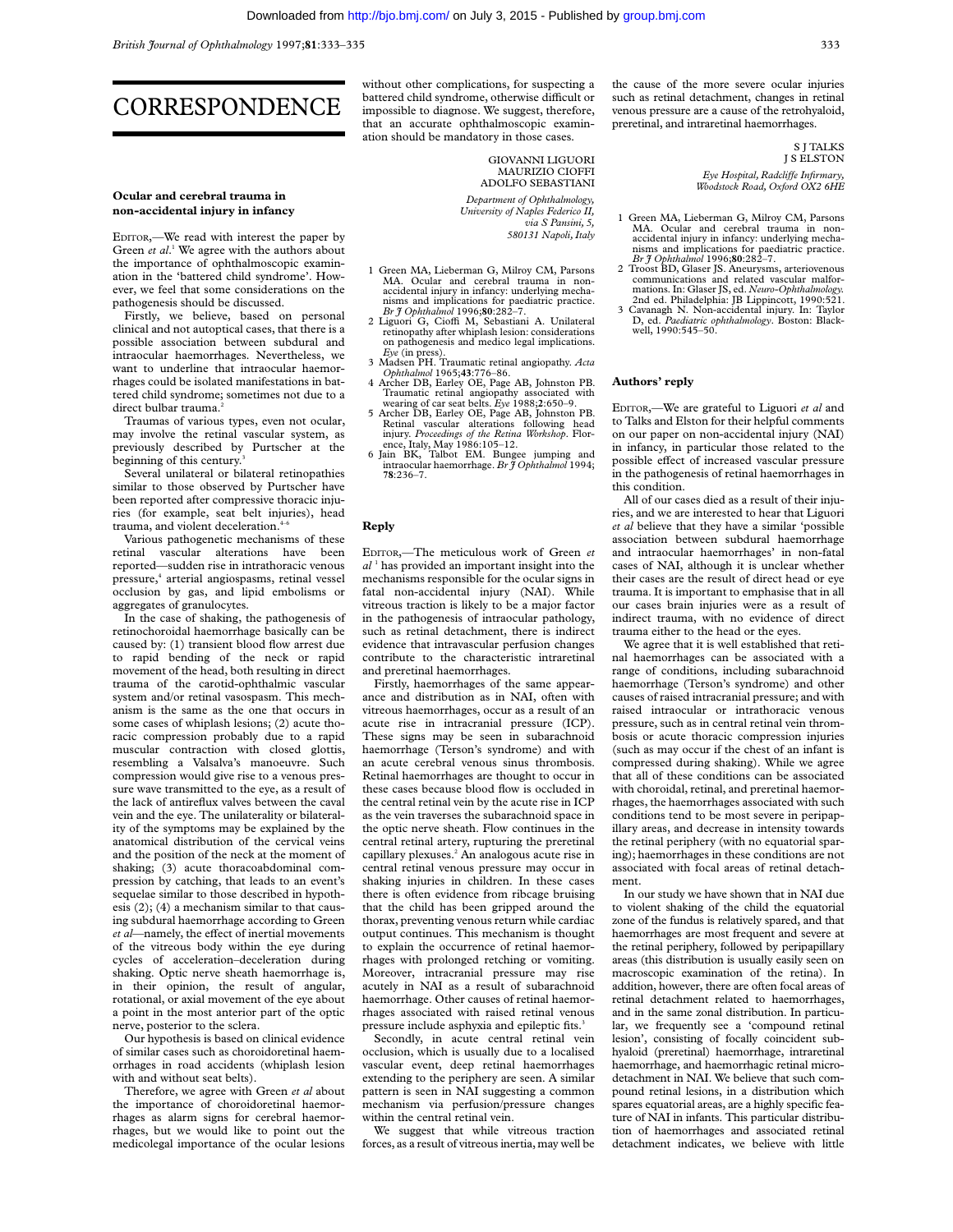334 *Correspondence, Obituary, Notices*

room for doubt, that the primary pathogenesis of the injuries is via vitreoretinal traction. The association of such retinal injuries with subdural haemorrhages strengthens this belief, as these are caused by a similar relative motion of the brain with respect to fixed points of the skull and meninges.

It remains theoretically possible that raised intracranial or intravascular pressure transmitted to intraocular vessels might be a contributory component in the pathogenesis of intraocular haemorrhages in NAI, although this cannot explain either the equatorial retinal zone sparing or focal retinal detachment seen in our series. Talks and Elston argue in their letter that 'changes in retinal venous pressure are a cause of retrohyaloid, preretinal, and intraretinal haemorrhages' but that 'vitreous traction forces, as a result of vitreous inertia, may well be the cause of more severe ocular injuries, such as retinal detachment'. The problem with this argument is that the most severe cases of trauma would also have the haemorrhages associated with less severe trauma and, if the less severe injury is due to raised venous pressure, the equatorial zone would not be spared (see above)—to be so a mechanism of removal of equatorial haemorrhage (seen as part of the distribution of retinal haemorrhages in raised venous pressure) would have to be invoked. A hypothetical combination of raised intravascular pressure and vitreoretinal rotational traction might conceivably lead to very severe haemorrhages affecting all zones of the retina and the vitreous (in extremely severe shaking of an infant), producing haemorrhages similar, perhaps, to those seen in other non-traumatic causes. In such a case, however, areas of haemorrhagic retinal microdetachment in peripheral and peripapillary retina would provide evidence of rotational trauma, and the patient's history would determine whether this was accidental or NAI.

In summary, we believe that overwhelming evidence points towards vitreoretinal traction as the major cause of intraocular injuries in NAI. We agree with Liguori *et al* (as stated in our paper) that accidental causes of whiplash (such as could occur in severe seat belt injuries, head trauma, and violent deceleration) could cause similar ocular injuries, related to similar rotational vitreoretinal traction forces. Raised intracerebral or vascular pressure may be a relatively minor factor contributing to intraocular haemorrhage, but in the absence of vitreoretinal traction does not explain the relative sparing of the equatorial fundus.

Finally, we have recently found (unpublished observations) that some infants dying of head injury due to NAI have, in addition to recent intraocular haemorrhages, areas of Perls' Prussian blue staining of haemosiderin deposits in ocular tissues, indicating earlier episodes of haemorrhage, from which the child recovered. This emphasises the point made by Ligouri *et al* in their letter that 'intraocular haemorrhages could be isolated manifestations of "battered child syndrome", presumably due to direct or indirect trauma'.

> M A GREEN **G LIEBERMAN** C M MILROY M A PARSONS *University of SheYeld, Ophthalmic Sciences Unit, Royal Hallamshire Hospital, SheYeld S10 2JAF*

# **OBITUARY**

## PHILIP JARDINE

Philip Jardine was born in Edinburgh in 1914 and died in Bristol on the day after his 81st birthday, 4 December 1995. He was an ophthalmic surgeon of distinction. He was a resident in Moorfields (1942–4) under Ida Mann's tutelage. Having obtained his Edinburgh fellowship, his consultant appointment at the Bristol Eye Hospital was delayed by service with the RAF. His 33 years on the staff encompassed many advances to which he contributed. He is remembered for his bilateral cataract surgery; however, he first inserted an intraocular lens in 1951 and passed through a variety of techniques to finish with endocapsular surgery in 1981. An enthusiastic supporter of junior staff, especially the Australasians, he gave constructive support to their research particularly in 1958 on B12 and tobacco amblyopia, and in 1960 work on toxocariasis. He was president of the South Western Ophthalmological Society in 1969–70. His extensive knowledge of literature and mastery of language extended to French and German. This he supplemented with a working knowledge of Russian and Spanish in retirement. His scientific turn of mind became apparent in his prime hobby, gardening, from which he derived great pleasure.

V J MARMION

## **NOTICES**

### **International Symposium on Ocular Tumors**

The International Symposium on Ocular Tumors will be held on 6–10 April 1997 in Jerusalem, Israel. Further details: Professor J Pe'er, Tumors, PO Box 50006, Tel Aviv 61500, Israel. (Tel: 972 3 5140000; fax: 972 3 5175674 or 514007.)

## **2nd International and 4th European Congress on Ambulatory Surgery**

The 2nd International and 4th European Congress on Ambulatory Surgery will be held at the Queen Elizabeth II Conference Centre, Westminster, London on 15–18 April 1997. Further details: Congress Secretariat, Kite Communications, The Silk Mill House, 196 Huddersfield Road, Meltham, West Yorkshire HD7 3AP. (Tel: +44 1484 854575; fax: +44 1484 854576.)

## **Second European Forum on Quality Improvement in Health Care**

The Second European Forum on Quality Improvement in Health Care will take place on 24–26 April 1997 in Paris, France. The forum will consist of one day teaching courses, invited presentations, posters and presentations selected from submissions, and a scientific session. Further details: BMA, Conference Unit, PO Box 295, London WC1H 9TE. (Tel: +44 (0) 171 383 6478; fax: +44 (0) 171 383 6869.)

## **Association for Research in Vision and Ophthalmology (ARVO)**

The Association for Research in Vision and Ophthalmology (ARVO) is holding its annual meeting on 11–16 May 1997 at the Fort Lauderdale Convention Center, Fort Lauderdale, Florida, USA. Further details: ARVO, 9650 Rockville Pike, Bethesda, MD 20814- 3998. (Tel: (301) 571-1844; fax: (301) 571-8311.)

## **30th Panhellenic Ophthalmological Congress**

The 30th Panhellenic Ophthalmological Congress organised by the Hellenic Ophthalmological Society will be held at the Astir Palace Hotel, Vouliagmeni on 28 May to 1 June 1997. Further details: T Kouris, CT Congress, Creta Travel, 19 Amerikis 106 72 Athens, Greece. (Tel: (01) 3607 120, 3635 104; fax; 3603392.)

## **Conferences on Angiography in Créteil**

A conference on clinical cases in ICG will be held on 9 June 1997 at the University of Créteil. Further details: Professor Gisèle Soubrane, Clinique Ophtalmologique Universitaire de Créteil, 40 Avenue de Verdun, 94010 Créteil Cédex, France. (Tel: 45 17 52 22.)

### **British Council International Seminar**

A British Council international seminar (number 97031) entitled 'Corneal and external eye disease: new surgical techniques' with Professor D L Easty as director will be held on 29 June to 5 July 1997 in Bristol, UK. The seminar will be of particular interest to all young eye surgeons from the developing and developed world. Further details: Promotions Manager, International Seminars, The British Council, 1 Beaumont Place, Oxford OX1 2PJ, UK (Tel: +44 (0) 1865 316636; fax: +44 (0) 1865 557368/516590; E-mail: International.Seminars@britcoun.org)

## **European Association for the Study of Diabetic Eye Complications (EASDEC)**

The 7th meeting of EASDEC will be held on 18-19 July 1997 at the Okura Hotel, Amsterdam, the Netherlands, as a pre-congress symposium of the 16th International Diabetic Federation (IDF) congress. Further details: Professor BCP Polak, Rotterdam Eye Hospital, PO Box 70030, 3000 LM Rotterdam, the Netherlands. (Fax: (31) 10 4017655.)

### **Continuing Medical Education**

The 17th annual current concepts in ophthalmology will be held on 25–27 July 1997 at the San Diego Marriott Mission Valley, San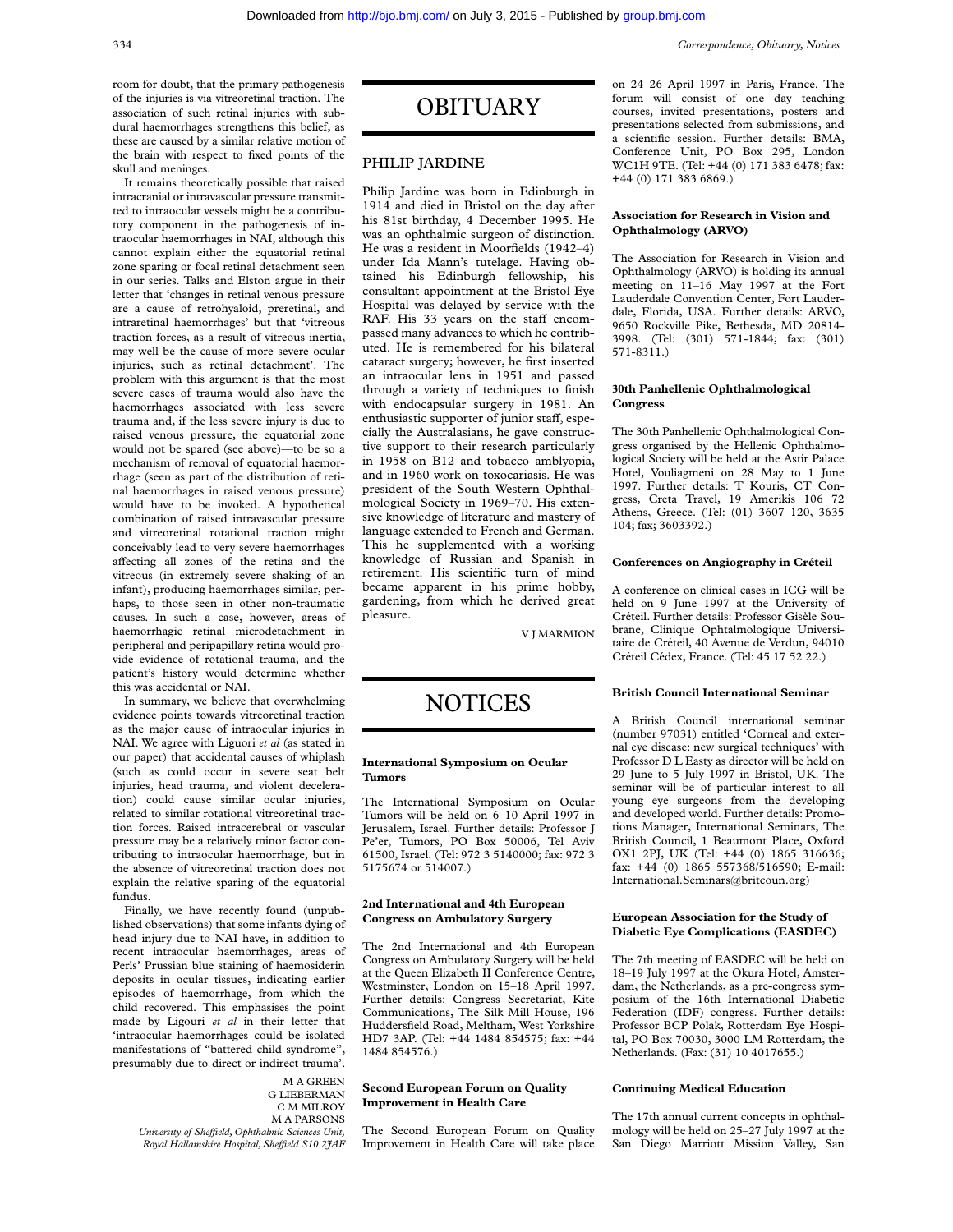Diego, California, USA. Further details: Marie Krygier, Medical Education Coordinator, San Diego Eye Bank, 9444 Balboa Avenue, Suite 100, San Diego, CA 92123, USA. (Fax: (619) 565-7368.)

## **5th International Symposium on Ocular Circulation and Neovascularisation**

The 5th International Symposium on Ocular Circulation and Neovascularisation will be held on 15–19 September 1997 in Kyoto, Japan. Further details: Professor Dr Masanobu Uyama, Secretary General of the Organising Committee, Department of Ophthalmology, Kansai Medical University, Moriguchi, Osaka 570, Japan. (fax: 81-6-997- 3475.)

## **2nd International Symposium on ARMD**

The 2nd International Symposium on ARMD will be held at Glasgow University, Scotland under the auspices of the Royal College of Ophthalmologists on 16–18 September 1997. Further details: Dr G E Marshall, Eye Department, Western Infirmary, 38 Church Street, Glasgow G11 6NT, UK. (Tel: 0141 211 2094; fax: 0141 339 7485; email: gem1b@clinmed.gla.ac.uk)

## **6th International Paediatric Ophthalmology Meeting**

The 6th International Paediatric Ophthalmology Meeting will be held on 24–25 September 1997 in Dublin, Ireland. Topics include grand round, neuro-ophthalmology, strabismus, childhood tumours. Further details: Ms Kathleen Kelly, Suite 5, Mater Private Hospital, Eccles Street, Dublin 7, Ireland. (Tel: +3531 838 4444, ext 1759; fax: +3531 838 6314.)

### **British and Eire Association of Vitreoretinal Surgeons (BEAVRS)**

A meeting of the British and Eire Association of Vitreoretinal Surgeons (BEAVRS) will be held in Birmingham on 16–17 October 1997. Further details: Mr Graham R Kirkby, consultant ophthalmic surgeon, The Birmingham and Midland Eye Centre, City Hospital, NHS Trust, Birmingham B18 7QU. (Tel: 0121-554 3801; fax: 0121-507 6791.)

## **XXVIIIth International Congress of Ophthalmology**

The XXVIIIth International Congress of Ophthalmology will be held in Amsterdam on 21–26 June 1998. Further details: Eurocongres Conference Management, Jan van Goyenkade 11, 1075 HP Amsterdam, the Netherlands. (Tel: +31-20-6793411; fax: +31-20-6737306; internet http:// www.solution.nl/ico-98/)

### **2nd International Conference on Ocular Infections**

The 2nd International Conference on Ocular Infections will be held on 22–26 August 1998 in Munich, Germany. Further details: Professor J Frucht-Pery, Ocular Infections, PO Box 50006, Tel Aviv, 61500, Israel. (Tel: 972 3 5140000; fax: 972 3 5175674 or 5140077.)